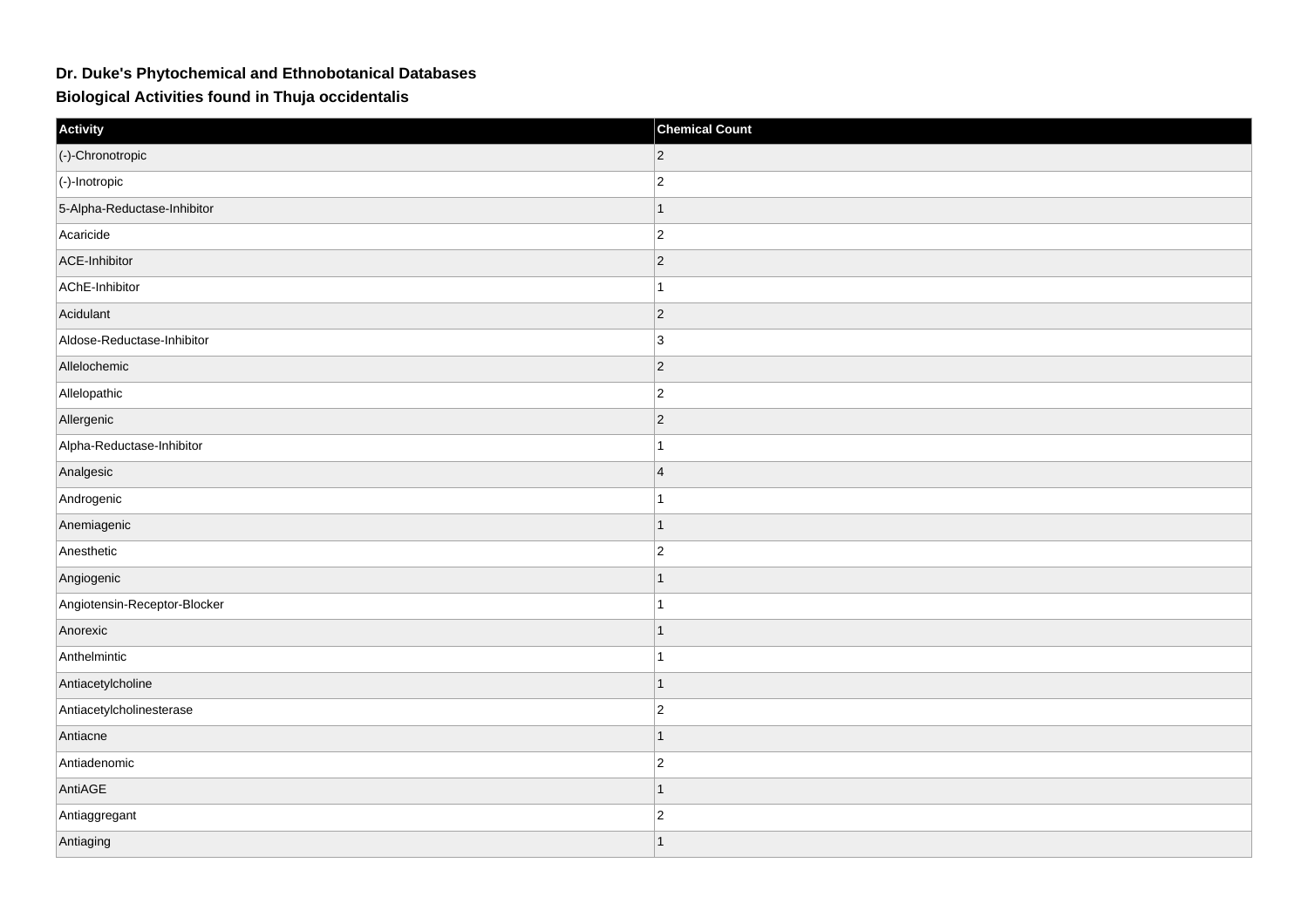| Activity              | <b>Chemical Count</b> |
|-----------------------|-----------------------|
| Antiallergenic        | $\vert$ 1             |
| Antiallergic          | $\mathbf{1}$          |
| Antialopecic          | $\overline{c}$        |
| Antialzheimeran       | $\mathbf 1$           |
| Antialzheimeran?      | $\overline{1}$        |
| Antiandrogenic        | $ 2\rangle$           |
| Antianoxic            | $\mathbf{1}$          |
| Antiarrhythmic        | $\mathbf 1$           |
| Antiarthritic         |                       |
| Antiasthmatic         | 3                     |
| Antiatherosclerotic   | $\mathbf{1}$          |
| Antibacterial         | 11                    |
| Antibronchitic        | $\mathbf{1}$          |
| Anticancer            | 3                     |
| Anticancer (Breast)   |                       |
| Anticancer (Cervix)   | $\vert$ 1             |
| Anticancer (Lung)     | $\mathbf{1}$          |
| Anticariogenic        | $\vert$ 1             |
| Anticataract          | $\overline{2}$        |
| Anticervicaldysplasic | 1                     |
| AntiCFS               | 1                     |
| Anticirrhotic         | $\vert$ 1             |
| Anticlimacteric       | $\mathbf{1}$          |
| Anticoagulant         | $\mathbf 1$           |
| Anticold              | 1                     |
| Anticomplementary     | 1                     |
| AntiCrohn's           | $\overline{1}$        |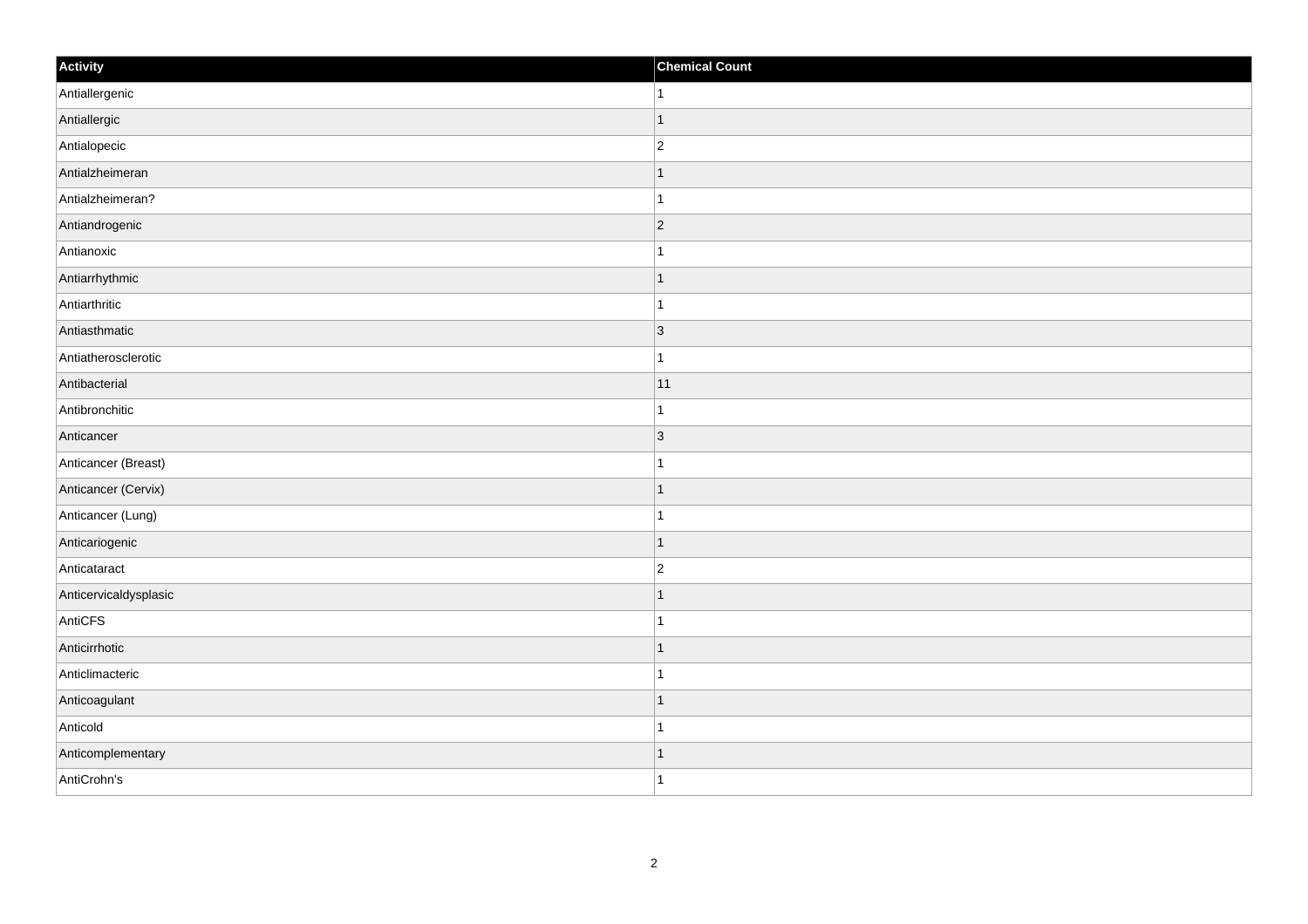| Activity            | <b>Chemical Count</b> |
|---------------------|-----------------------|
| AntiCTS             | $\vert$ 1             |
| Antidecubitic       | $\mathbf{1}$          |
| Antidementia        | $\mathbf 1$           |
| Antidepressant      | $\overline{1}$        |
| Antidiabetic        | $\overline{2}$        |
| Antidiabetic?       |                       |
| Antidiarrheic       | $ 2\rangle$           |
| Antidote (Aluminum) | $\mathbf{1}$          |
| Antidote (Cadmium)  | $\mathbf 1$           |
| Antidote (Lead)     | $\mathbf{1}$          |
| Antidote (Paraquat) | $\mathbf 1$           |
| Antidysenteric      | $\overline{c}$        |
| AntiEBV             | $\vert$ 1             |
| Antieczemic         | $\mathbf{1}$          |
| Antiedemic          | 3                     |
| Antiemetic          | $\mathbf{1}$          |
| Antiencephalitic    | $\mathbf 1$           |
| Antiendometriotic   | $\overline{1}$        |
| Antiescherichic     | $\vert$ 1             |
| Antiesophagitic     | $\mathbf{1}$          |
| Antiestrogenic      | $\overline{1}$        |
| Antifatigue         | $\mathbf{1}$          |
| Antifeedant         | $\overline{7}$        |
| Antifertility       | $\mathbf 1$           |
| Antifibrositic      | $\mathbf{1}$          |
| Antifibrotic        | $\mathbf{1}$          |
| Antiflu             | $ 2\rangle$           |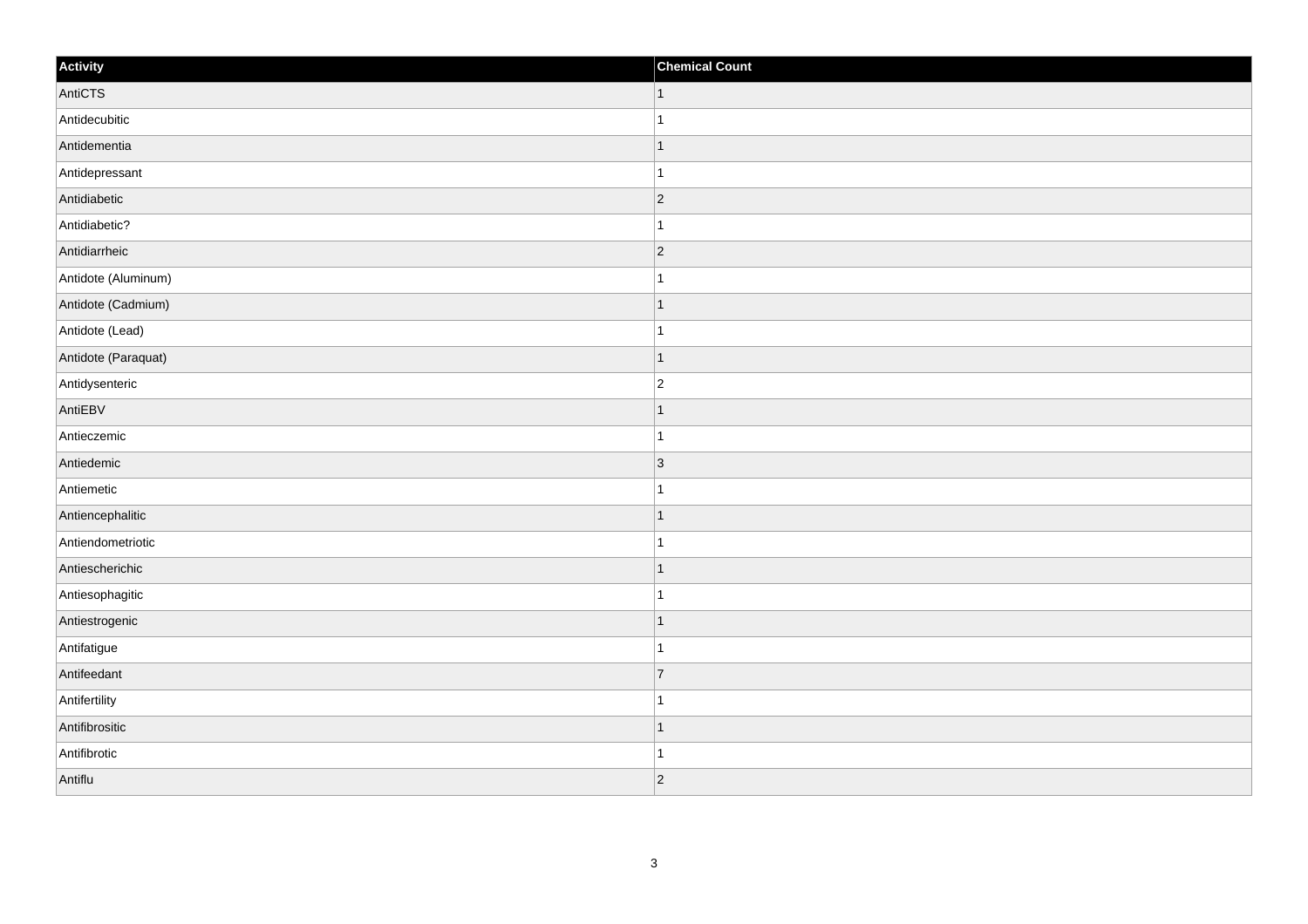| Activity                  | <b>Chemical Count</b> |
|---------------------------|-----------------------|
| Antigallstone             | $\vert$ 1             |
| Antigastritic             | $\overline{1}$        |
| Antigingivitic            |                       |
| Antiglaucomic             | $\overline{1}$        |
| Antigonadotrophic         | $\overline{1}$        |
| Antihangover              | -1                    |
| Antihelicobacter          | $\mathbf 1$           |
| Antihemorrhagic           | $\overline{2}$        |
| Antihepatitic             |                       |
| Antihepatotoxic           | 3                     |
| Antiherpetic              | $\overline{c}$        |
| Antihistaminic            | 1                     |
| AntiHIV                   | $\overline{2}$        |
| Antihyperlipoproteinaemic | $\mathbf 1$           |
| Antihypertensive          | $\overline{c}$        |
| Antiinfertility           | $\vert$ 1             |
| Antiinflammatory          | 7                     |
| Antilepric                | $\mathbf 1$           |
| Antileukemic              | 1                     |
| Antileukotriene-D4        | 1                     |
| Antilipolytic             | $\mathbf{1}$          |
| Antilithic                | $ 2\rangle$           |
| Antilithic?               | 1                     |
| AntiLyme                  | 1                     |
| Antilymphomic             | $ 2\rangle$           |
| Antimaculitic             | 1                     |
| Antimeasles               | $\overline{1}$        |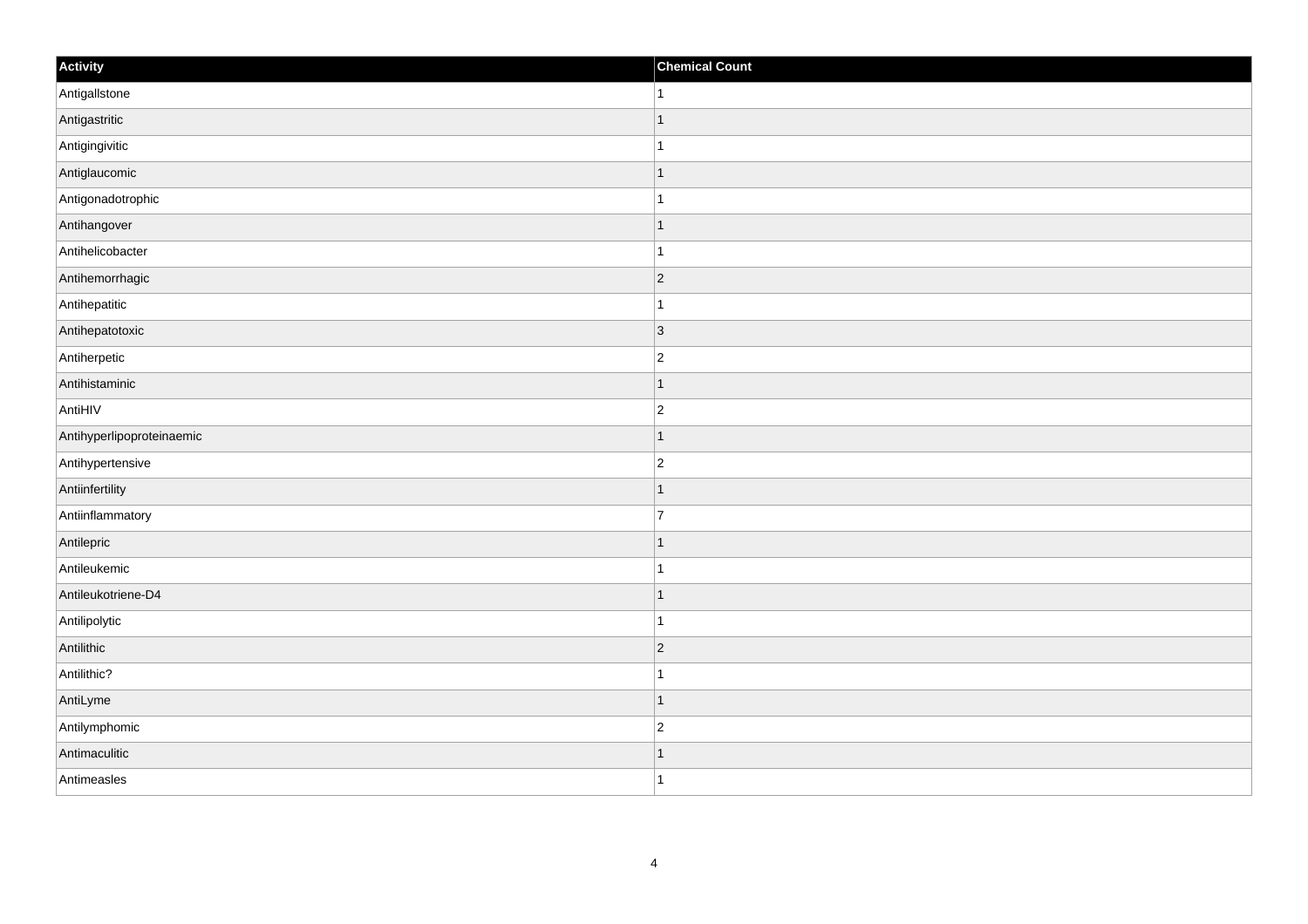| Activity                 | <b>Chemical Count</b> |
|--------------------------|-----------------------|
| Antimenopausal           | $\mathbf{1}$          |
| Antimetastatic (Stomach) | $\overline{1}$        |
| Antimigraine             | $\mathbf 1$           |
| Antimutagenic            | $\overline{7}$        |
| Antinephritic            | $\overline{1}$        |
| Antineuralgic            |                       |
| Antineuramidase          | $\mathbf{1}$          |
| Antineuropathic?         | $\mathbf{1}$          |
| Antinitrosic             | $\mathbf 1$           |
| Antiobesity              | $ 2\rangle$           |
| Antiophidic              | $\overline{2}$        |
| Antiorchitic             |                       |
| Antiosteoarthritic       | $\mathbf{1}$          |
| Antiosteoporotic         | $\mathbf{1}$          |
| Antiotitic               | $\vert$ 2             |
| Antioxidant              | $6\overline{6}$       |
| Antiparkinsonian         | $\overline{1}$        |
| Antiparotitic            | $\overline{1}$        |
| Antipeptic               | $\mathbf{1}$          |
| Antiperiodontitic        | 1                     |
| Antiperoxidant           | $\overline{1}$        |
| Antipneumonic            | $\overline{1}$        |
| Antipodriac              | $\mathbf{1}$          |
| Antipoliomyelitic        | $\overline{1}$        |
| Antiprogestational       | $\mathbf{1}$          |
| Antiproliferant          | 1                     |
| Antiprostaglandin        | $\overline{2}$        |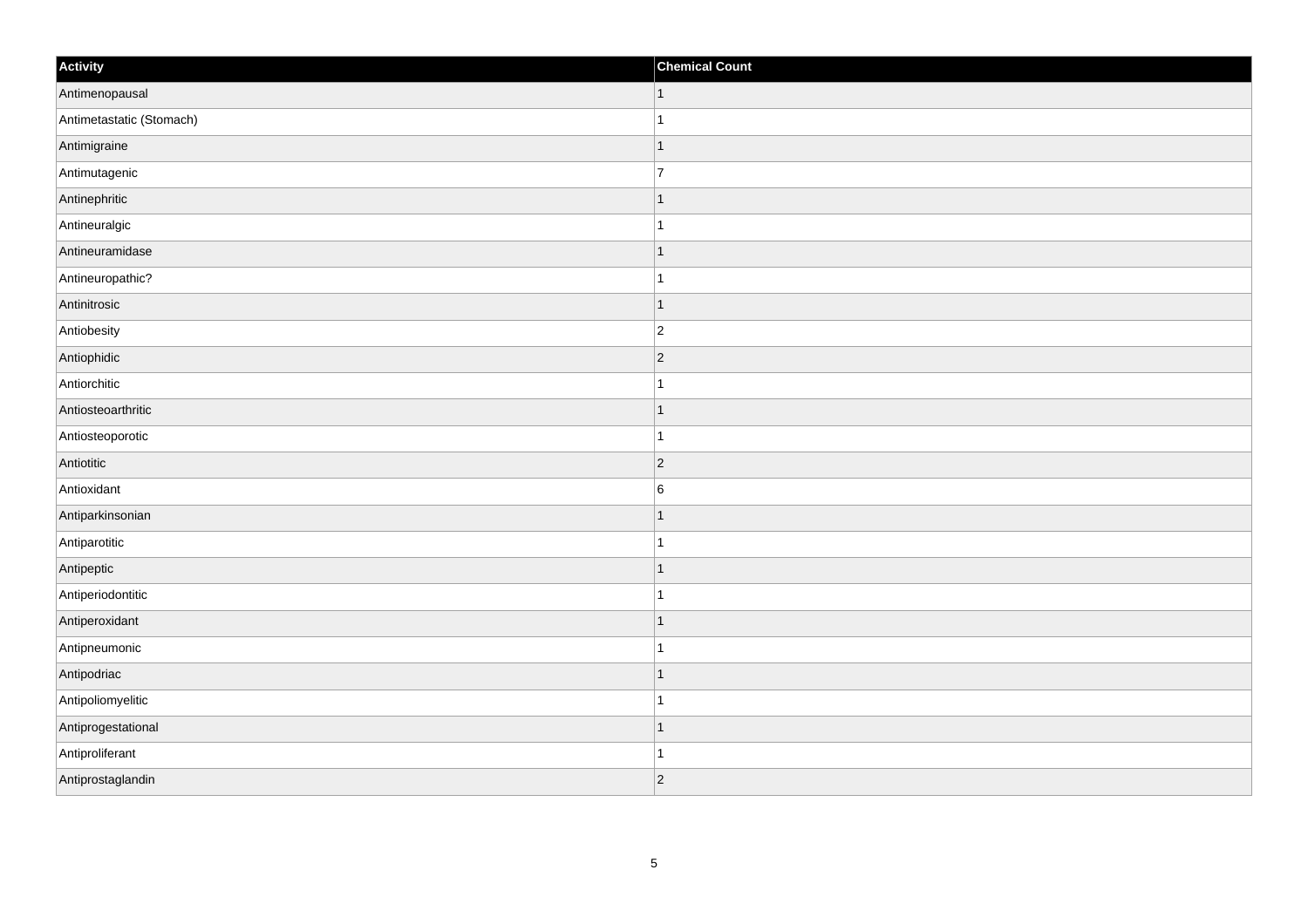| Activity            | <b>Chemical Count</b> |
|---------------------|-----------------------|
| Antiprostatadenomic | $\vert$ 1             |
| Antiprostatitic     | $\overline{1}$        |
| Antipruritic        |                       |
| Antipurpuric        | $\overline{1}$        |
| Antipyretic         | $\overline{3}$        |
| Antiradicular       | 3                     |
| AntiRaynaud's       | 1                     |
| Antirenitic         | $\mathbf 1$           |
| Antiretinotic       |                       |
| Antirheumatic       | $\vert$ 1             |
| Antirhinitic        | $\mathbf{1}$          |
| Antisalmonella      | 3                     |
| Antiscorbutic       | $\mathbf{1}$          |
| Antiseptic          | 6                     |
| Antishingles        | 1                     |
| Antispasmodic       | 8                     |
| Antistaphylococcic  | $\overline{c}$        |
| Antistress          | $\mathbf 1$           |
| Antisyncopic        | $\mathbf{1}$          |
| Antisyndrome-X      | 1                     |
| Antithrombogenic    | $\mathbf{1}$          |
| Antitumor           | $\overline{4}$        |
| Antitumor (Breast)  | $\overline{c}$        |
| Antitumor (Cervix)  | $\mathbf 1$           |
| Antitumor (Colon)   | $\mathbf{1}$          |
| Antitumor (Gastric) | $\vert$ 1             |
| Antitumor (Lung)    | $\overline{c}$        |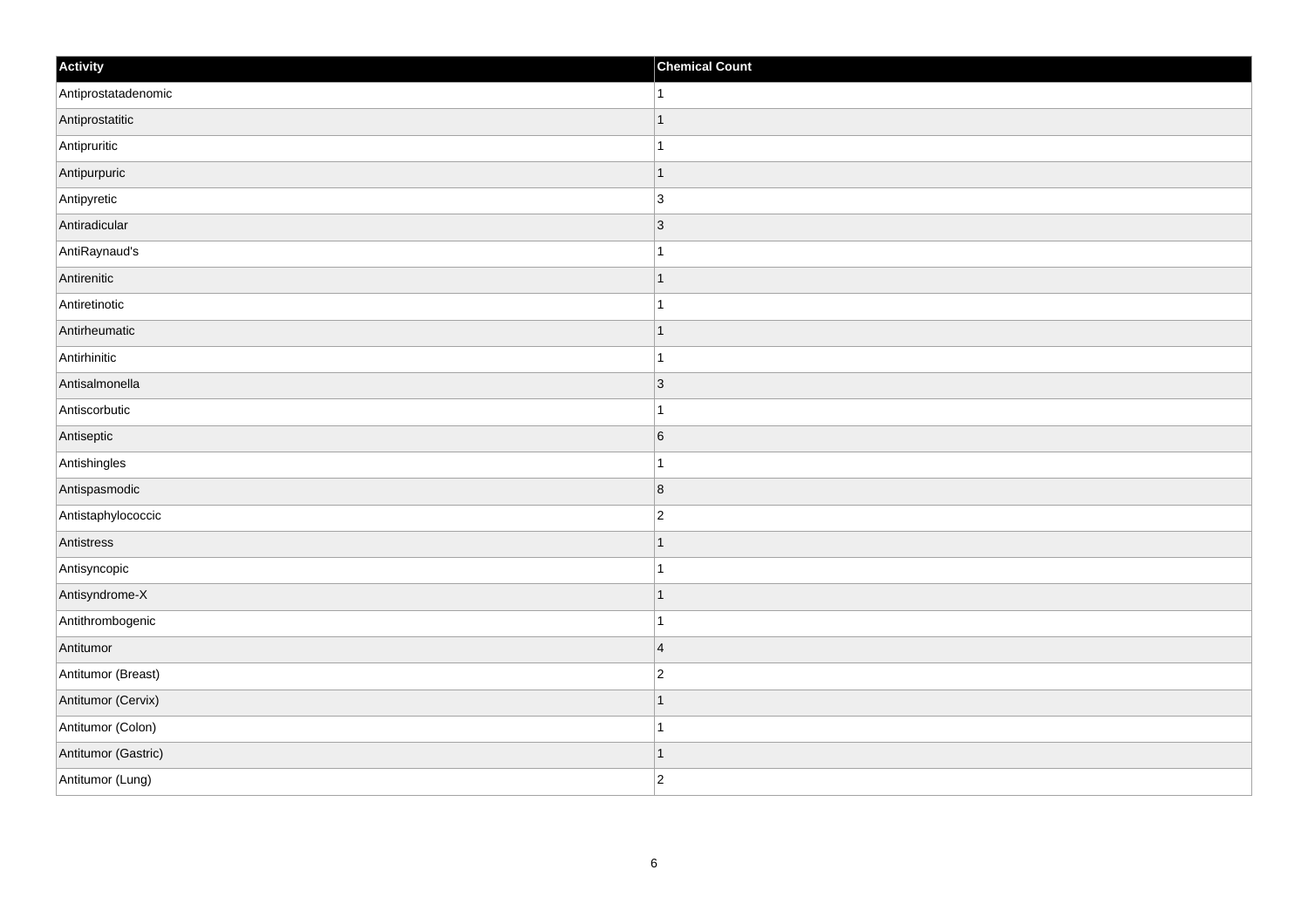| Activity                         | <b>Chemical Count</b> |
|----------------------------------|-----------------------|
| Antitumor (Pancreas)             | $\mathbf{1}$          |
| Antitumor (Prostate)             |                       |
| Antitumor (Stomach)              |                       |
| Antitumor-Promoter               |                       |
| Antitumor-Promoter?              |                       |
| Antitussive                      |                       |
| Antiulcer                        | $6\overline{6}$       |
| Antivaginitic                    |                       |
| Antiviral                        | $6\overline{6}$       |
| Antiyeast                        |                       |
| Apoptotic                        | 3                     |
| Artemicide                       |                       |
| Asthma-preventive                | $\mathbf{1}$          |
| Astringent                       | $\overline{1}$        |
| Beta-Adrenergic Receptor Blocker | $ 2\rangle$           |
| Beta-Glucuronidase-Inhibitor     | 1                     |
| Bronchoprotectant                | $\overline{1}$        |
| Calcium-Antagonist               | $\vert$ 2             |
| cAMP-Phosphodiesterase-Inhibitor | $\mathbf{1}$          |
| Cancer-Preventive                | 9                     |
| Candidicide                      | $\vert$ 2             |
| Candidistat                      |                       |
| Carcinogenic                     | $\overline{1}$        |
| Cardioprotective                 | $\overline{1}$        |
| Cardiotonic                      | $\overline{2}$        |
| Carminative                      |                       |
| Caspase-8-Inducer                | $\overline{1}$        |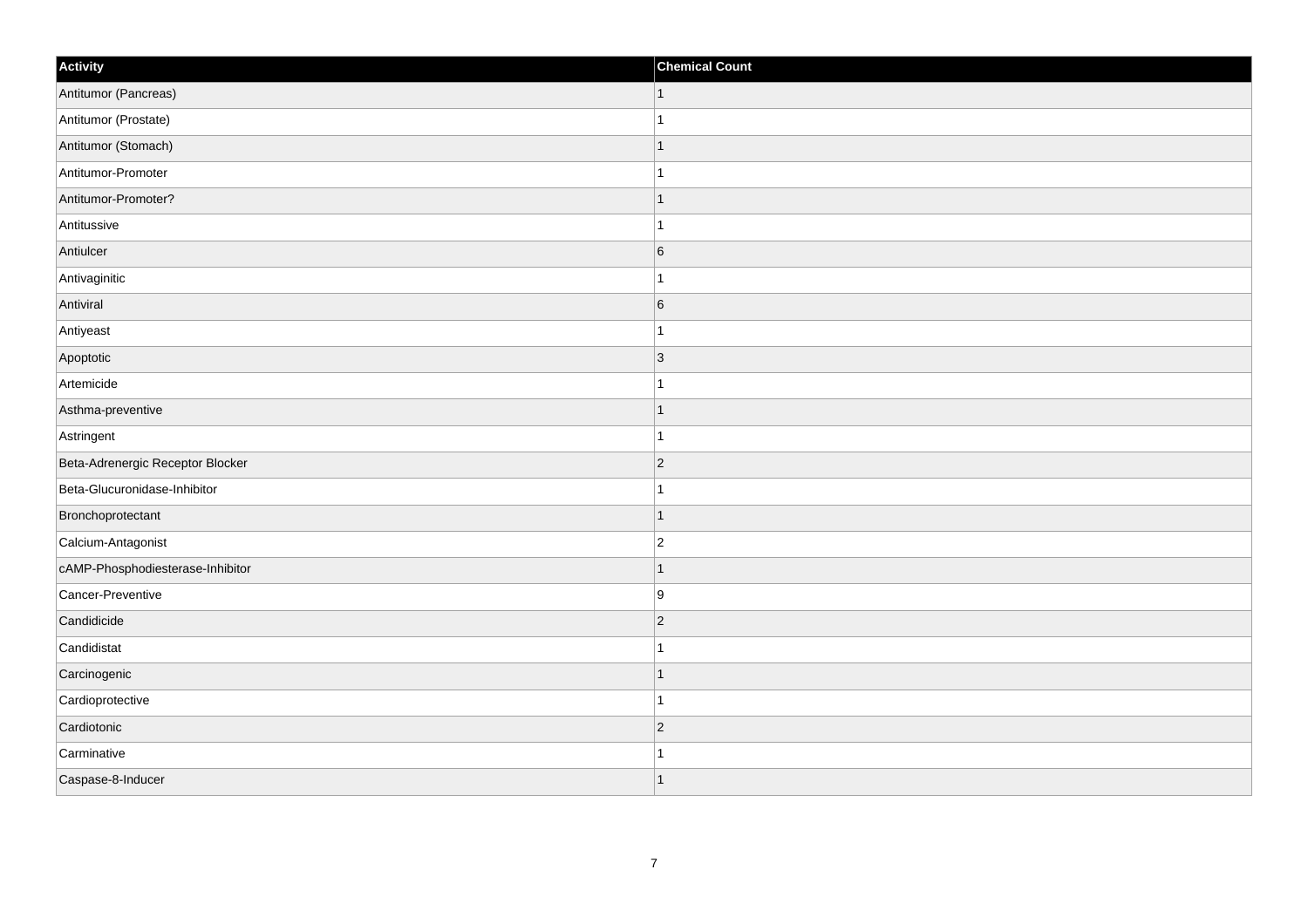| Activity                 | <b>Chemical Count</b> |
|--------------------------|-----------------------|
| Chelator                 | $\overline{1}$        |
| Chemopreventive          | $\mathbf 1$           |
| Cholagogue               |                       |
| Choleretic               | $ 3\rangle$           |
| Cholesterolytic          | $\overline{2}$        |
| <b>CNS-Depressant</b>    |                       |
| CNS-Inhibitor            | $\mathbf{1}$          |
| <b>CNS-Stimulant</b>     | $ 2\rangle$           |
| CNS-Toxic                |                       |
| Cold-preventive          | $\mathbf{1}$          |
| Collagenic               | $\mathbf 1$           |
| Colorant                 | $\mathbf 1$           |
| Convulsant               | $\mathbf{1}$          |
| Corrosive                | $\mathbf 1$           |
| Cosmetic                 | $\mathbf{1}$          |
| Counterirritant          | $ 2\rangle$           |
| COX-1-Inhibitor          | 1                     |
| COX-2-Inhibitor          | $\mathbf 1$           |
| Culicide                 | $\mathbf 1$           |
| Cyclooxygenase-Activator | $\vert$ 1             |
| Cyclooxygenase-Inhibitor | $\overline{c}$        |
| Cytotoxic                |                       |
| Decongestant             | $\mathbf{1}$          |
| Deliriant                | $\mathbf 1$           |
| Demulcent                | $\mathbf{1}$          |
| Dermatitigenic           | $ 2\rangle$           |
| Detoxicant               | 3                     |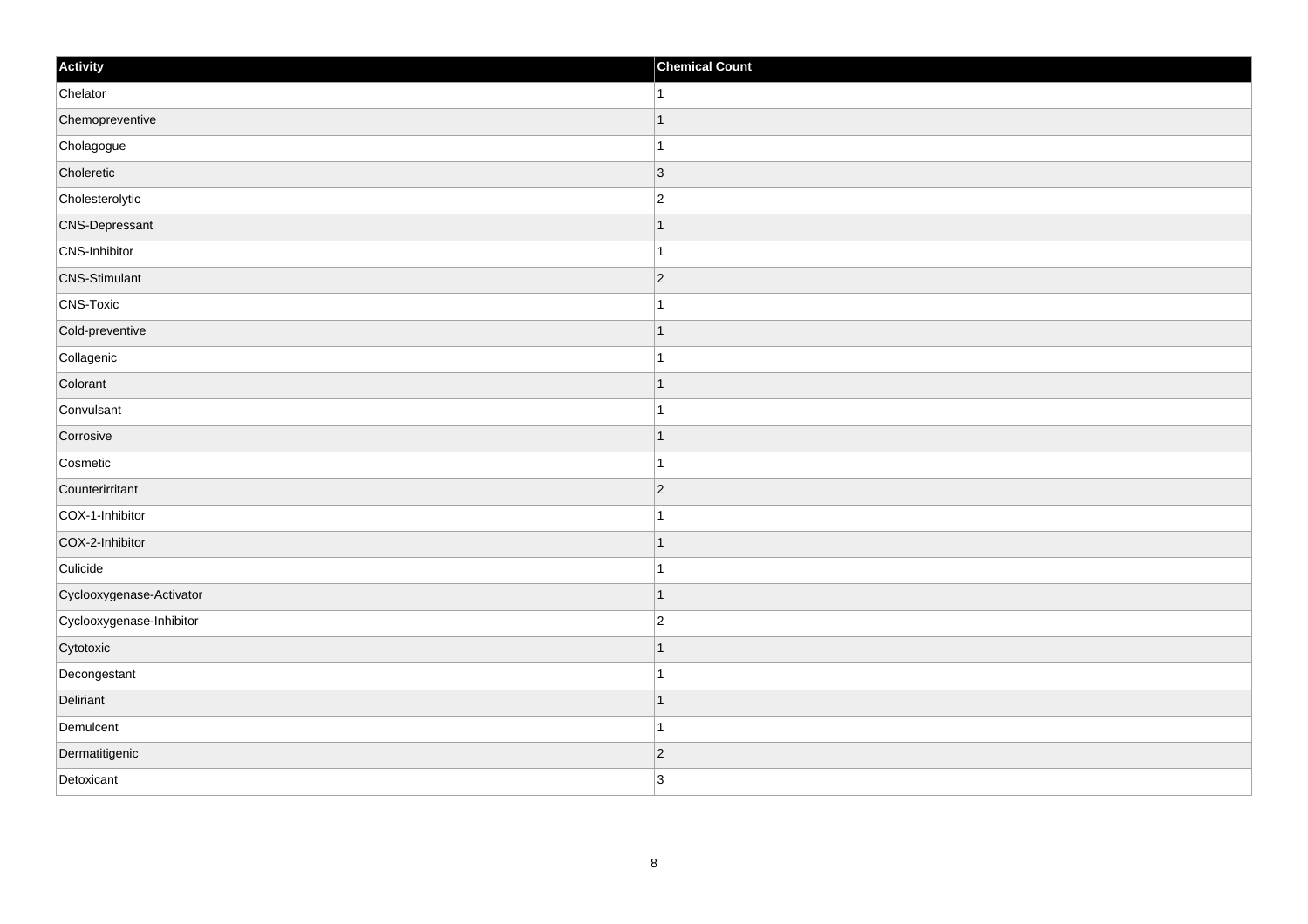| Activity                       | <b>Chemical Count</b> |
|--------------------------------|-----------------------|
| Diuretic                       | $ 3\rangle$           |
| Dye                            | $\overline{1}$        |
| Ecbolic                        | $\overline{1}$        |
| Emetic                         | $\mathbf{1}$          |
| Enterocontractant              | $\overline{1}$        |
| Epileptigenic                  | $\overline{1}$        |
| Estrogenic                     | $\mathbf{1}$          |
| Expectorant                    | $\overline{7}$        |
| Febrifuge                      | $\overline{1}$        |
| Fistula-Preventive             | $\mathbf{1}$          |
| FLavor                         | $\overline{7}$        |
| Fungicide                      | $\vert$ 3             |
| Fungiphilic                    | $\mathbf{1}$          |
| Fungistat                      | $ 2\rangle$           |
| Fungitoxic                     | $\overline{1}$        |
| Glucosyl-Transferase-Inhibitor | $\mathbf{1}$          |
| Gonadotrophic                  | $\overline{1}$        |
| GST-Inducer                    | $\overline{1}$        |
| Hemostat                       | 2                     |
| Hepatoprotective               | $\sqrt{5}$            |
| Hepatotonic                    | $\overline{1}$        |
| Herbicide                      | $\vert$ 3             |
| Histaminic                     | $\mathbf{1}$          |
| Hypocholesterolemic            | $\overline{4}$        |
| Hypocholesterolemic?           | $\overline{1}$        |
| Hypoglycemic                   | $\sqrt{3}$            |
| Hypolipidemic                  | $\mathbf{1}$          |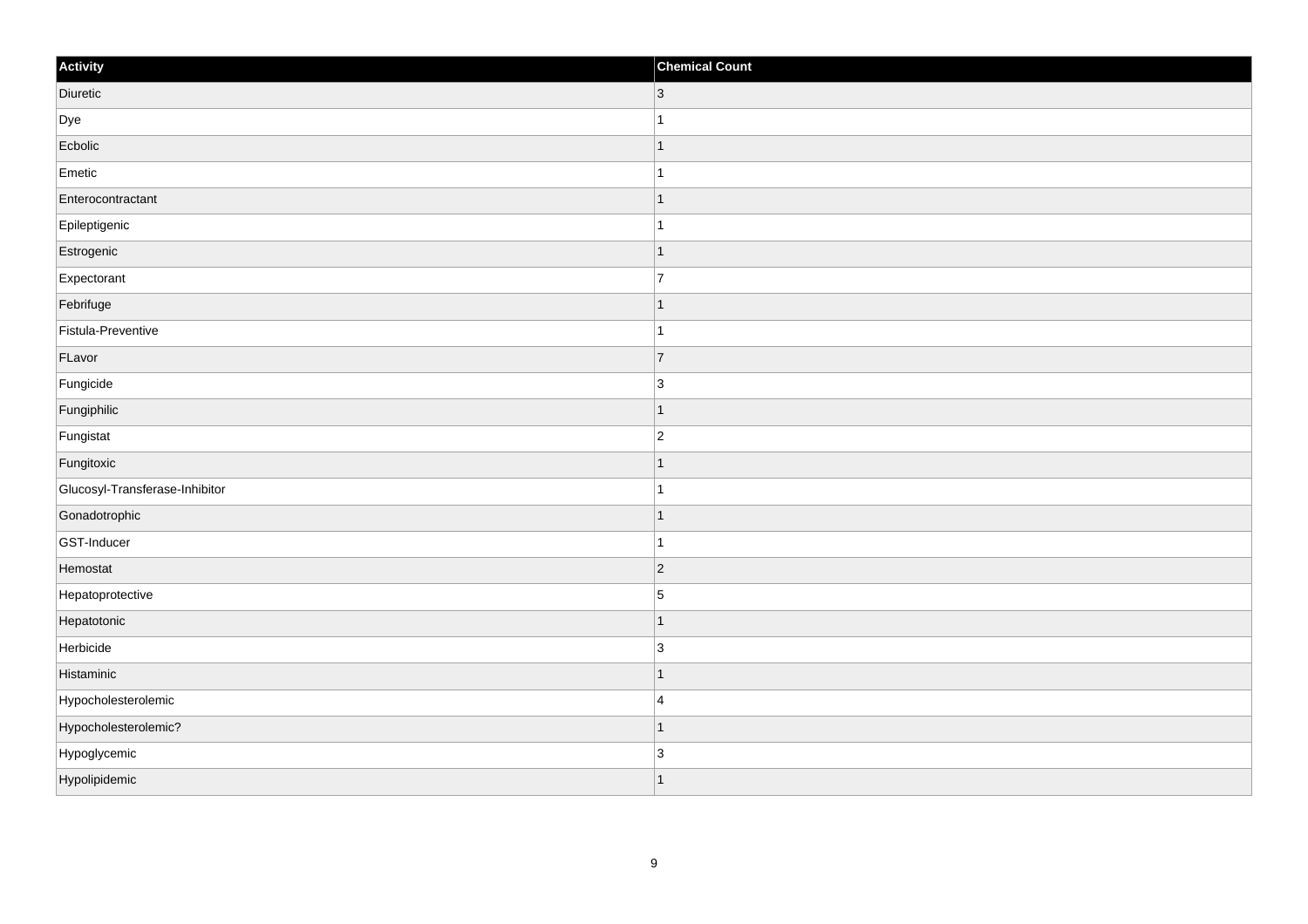| Activity                | <b>Chemical Count</b>   |
|-------------------------|-------------------------|
| Hypotensive             | $ 2\rangle$             |
| Immunomodulator         | $ 2\rangle$             |
| Immunostimulant         | $\vert$ 2               |
| Immunosuppressant       | $\vert$ 1               |
| Inhalant                | $\vert$ 1               |
| Insect-Repellent        | $ 3\rangle$             |
| Insecticide             | $ 2\rangle$             |
| Insectifuge             | $\overline{\mathbf{8}}$ |
| Insectiphile            | $\mathbf{1}$            |
| Interferonogenic        | $\vert$ 1               |
| Interleukin-6-Inhibitor | $\vert$ 1               |
| Irritant                | $6\overline{6}$         |
| Keratitigenic           | $\mathbf{1}$            |
| Larvicide               | $\vert$ 1               |
| Lipolytic               | $\mathbf{1}$            |
| Lipotropic              | $\vert$ 1               |
| Lipoxygenase-Inhibitor  | $\vert$ 1               |
| Lithogenic              | $\vert$ 1               |
| MAO-A-Inhibitor         | $\vert$ 1               |
| MAO-Inhibitor           | $ 2\rangle$             |
| Mucolytic               | $ 2\rangle$             |
| Myorelaxant             | $ 3\rangle$             |
| Nematicide              | $\vert$ 3               |
| Neurogenic              | $\vert$ 1               |
| Neuroprotective         | $\vert$ 1               |
| NO-Genic                | $\vert$ 1               |
| NO-Inhibitor            | $\vert$ 1               |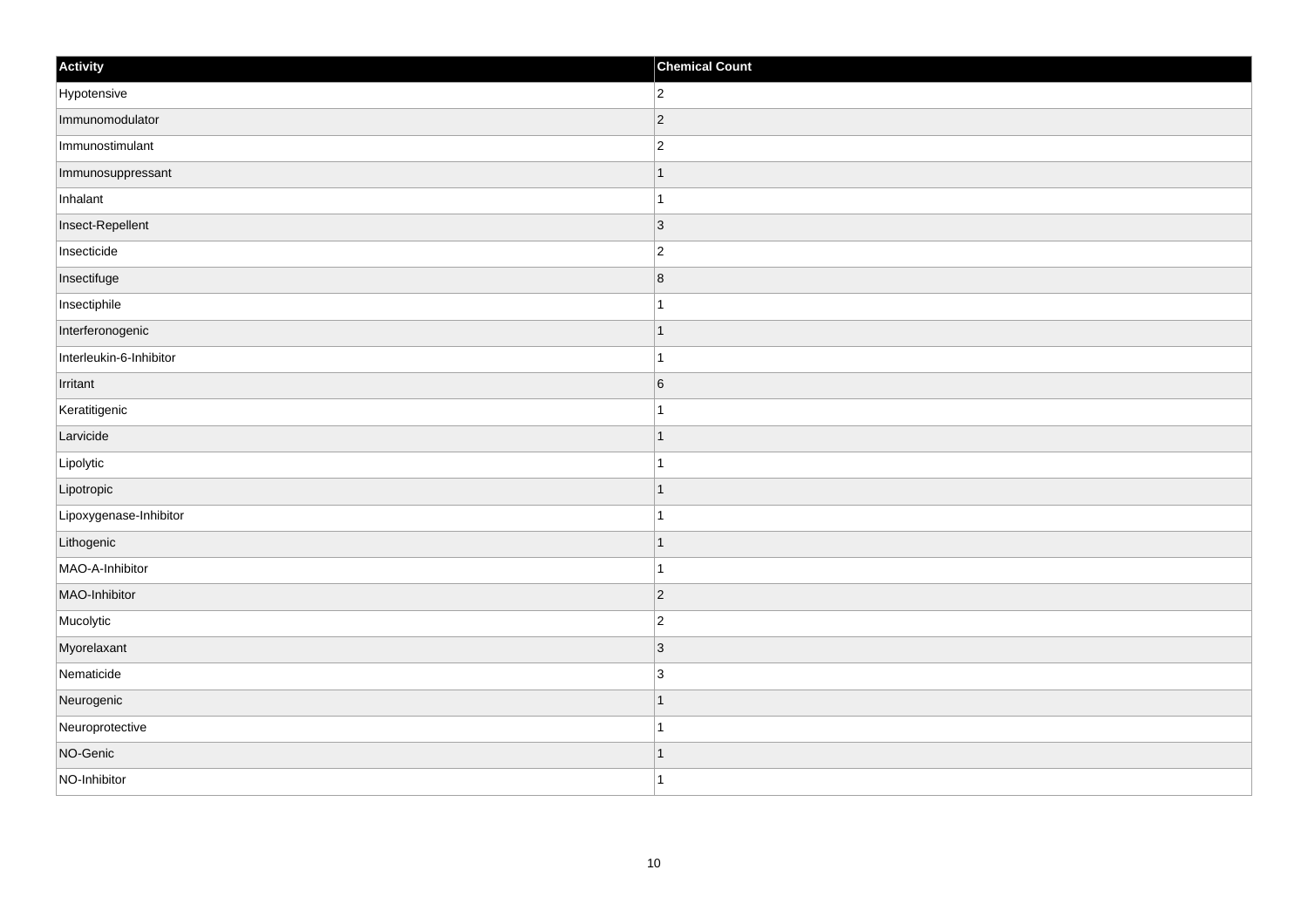| Activity                          | <b>Chemical Count</b> |
|-----------------------------------|-----------------------|
| Occuloirritant                    | $\vert$ 1             |
| Ornithine-Decarboxylase-Inhibitor | $\overline{c}$        |
| Osteolytic                        | -1                    |
| Ozone-Scavenger                   | $\mathbf{1}$          |
| P450-2B1-Inhibitor                | $\mathbf 1$           |
| P450-Inducer                      | 1                     |
| Paralytic                         | $\vert$ 1             |
| Percutaneostimulant               | $\mathbf{1}$          |
| Perfumery                         | 6                     |
| Peristaltic                       | $\mathbf{1}$          |
| Pesticide                         | 16                    |
| Phagocytotic                      |                       |
| Photosensitizer                   | $\vert$ 1             |
| Preservative                      | $\overline{1}$        |
| Propecic                          | $\overline{1}$        |
| Protisticide                      | $\overline{2}$        |
| Psychotropic                      |                       |
| Respirainhibitor                  |                       |
| Respirastimulant                  | $\mathbf{1}$          |
| Rubefacient                       | $\mathbf{1}$          |
| Sedative                          | $\vert 5 \vert$       |
| Spasmogenic                       | $\mathbf{1}$          |
| Spermicide                        | $ 3\rangle$           |
| Stimulant                         | $\mathbf 1$           |
| Sweetener                         | $\mathbf 1$           |
| Toxic                             | $\mathbf 1$           |
| Tranquilizer                      | $ 2\rangle$           |